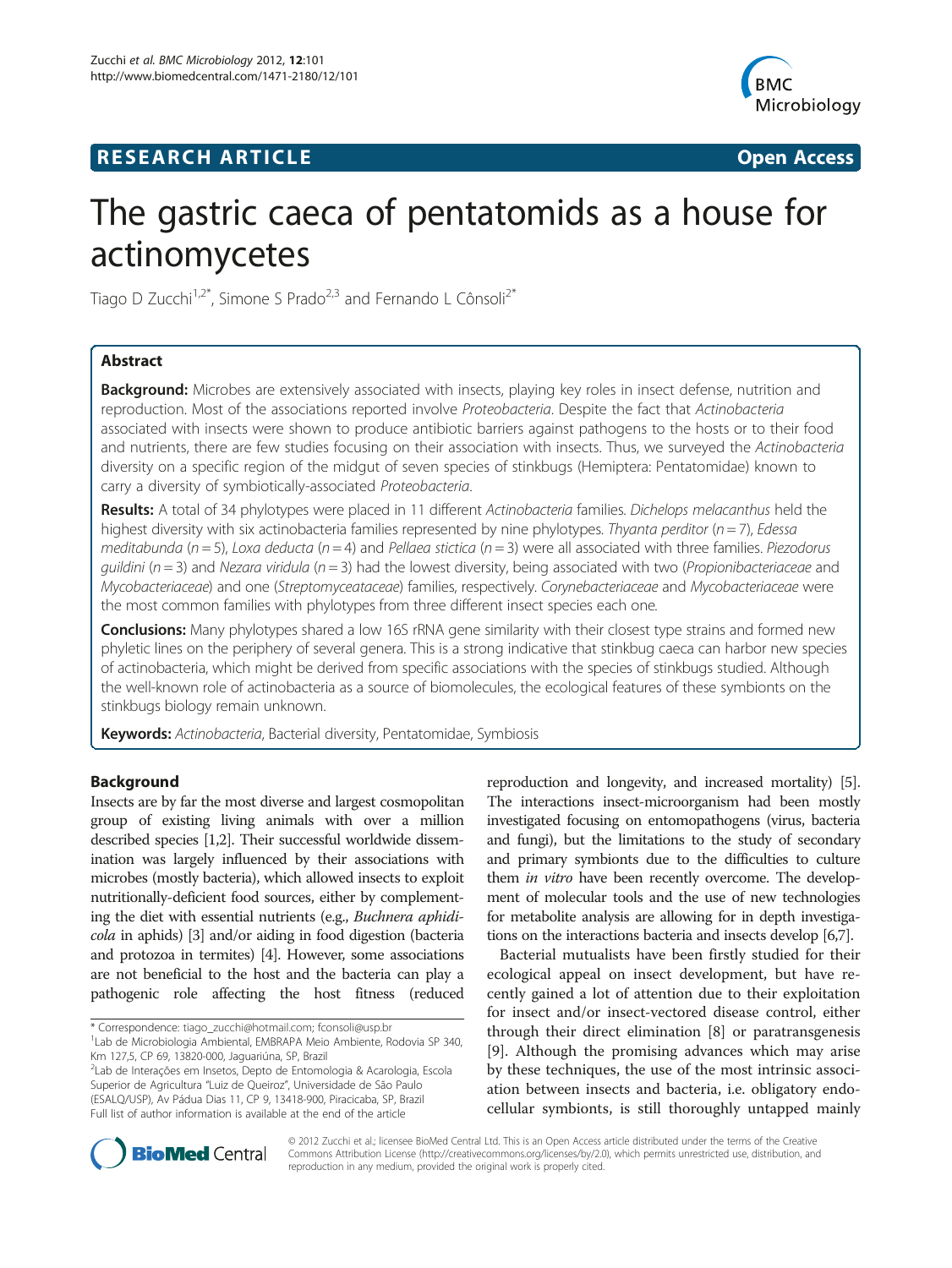because these symbionts are difficult to cultivate or are not cultivable yet, which implies on an extra effort to obtain positive results. On the other hand, secondary symbionts are relatively straight forward to isolate and may therefore become a breakthrough tool on biological control of insect pests. However, most of these bacteria establish loosen relationships with their hosts and efforts must be driven to identify the most persistent secondary symbiont species which colonize the insect.

Stinkbugs (Hemiptera: Pentatomidae) are widely distributed around the globe and many species are considered as agricultural pests. A particular region of their midgut, the gastric caeca, has been scrutinized due to its association with a community of bacteria and the possible role this microbiota may have on host nutrition [\[10](#page-5-0)]. Several pentatomid species had their midgut symbionts investigated by culture-independent approaches and the most abundant bacterial species were identified as belonging to the Enterobacteriaceae [[11](#page-5-0)[-13\]](#page-6-0). However, these studies have used universal primers and PCR conditions that would favor this particular group of bacteria, while bacteria that would require particular PCR conditions for successful amplification would not be detected or be a minor representative in the population of amplicons produced. These bacteria could also be key players in the process of symbiosis and have an important impact in host fitness.

Our observations of scanning electron micrograph images of the gastric caeca of species of stinkbugs indicated the existence of cells with a morphology that resembled that of Actinobacteria (data not shown). Actinobacteria are known to not amplify well in PCR conditions normally used employing the universal primers developed based on Escherichia coli, and it has already been reported associated with the gut of several orders of insects [[14-17](#page-6-0)], including a couple of species belonging to Hemiptera-Heteroptera [\[18,19](#page-6-0)]. Despite the existent data on the nutritional contribution of gutassociated Actinobacteria [[18](#page-6-0)], and the provision of an antibiotic-barrier against pathogens by actinobacteria associated with the host body surface [\[20,21](#page-6-0)], little is known on the diversity of Actinobacteria associated with the gut of insects [\[22](#page-6-0)].

Therefore, due to the lack of information on the actinobacterial diversity associated with the gut of stinkbugs, we aimed to characterize the actinobacteria communities inhabiting the gastric caeca of the pentatomids Dichelops melacanthus, Edessa meditabunda, Loxa deducta, Nezara viridula, Pellaea stictica, Piezodorus guildinii and Thyanta perditor, by using a culture independent approach.

#### Results

The diversity of Actinobacteria associated with the V4 region of the midgut was quite different depending on

the stinkbug species. Dichelops melacanthus, T. perditor and E. meditabunda had a quite diverse actinoflora associated, with several genera from different families of Actinobacteria. On the other hand, the actinoflora of N. viridula and P. guildinii were represented by one genus or a couple of genera from two distinct families, respectively (Table [1](#page-2-0), Figure [1\)](#page-3-0). Database search for sequence similarities to type strains ranged from 92.5 to 100% sequence identity (Table [1](#page-2-0)). In general, there is not a major, predominant phylotype within each stinkbug species. But Mycobacteriaceae are the most frequent whenever they occur (Table [1](#page-2-0)), with the exception of the phylotype of Mycobacteriaceae in P. stictica, which was almost as frequent as the others phylotypes.

The phylogenetic analysis of the 16S rRNA gene placed all the 34 phylotypes from stinkbugs within the Actinomycetales order (Figure [1\)](#page-3-0). In general, the analysis was suffice to determine the family of the phylotypes and 25 of them were distributed into 10 families: Corynebacteriaceae ( $n = 5$ phylotypes); Micrococcaceae, Mycobacteriaceae, Propionibacteriaceae and Streptomycetaceae ( $n = 3$  phylotypes each); Actinomycetaceae, Brevibacteriaceae and Intransporangiaceae  $(n = 2$  phylotypes each); *Kineosporiaceae* and *Micro*bacteriaceae  $(n = 1)$  $(n = 1)$  phylotype each) (Figure 1). However, our results demonstrated that phylotypes which shared a 16S rRNA gene similarity value lower than 96.0% with their nearest type strain, although strongly associated with families included in the order Actinomycetales, formed new phyletic lines on the periphery of 16S rRNA gene subclade of known actinobacteria families. Therefore, it was not possible to assign them into a specific family. This was the case of IIL-cDm-9s1 which grouped together with other four phylotypes and formed a new 16S rRNA gene subclade closely associated with the subclade represented by sequences of the 16S rRNA gene of Dietziaceae. The two subclades were supported by all tree-making algorithms and by a bootstrap value of 56%. Similarly, the IIL-cDm-9s3, IIL-cLd-3s5 and IIL-cTp-5s10 phylotypes formed new phyletic lines strongly associated with Micrococcaceae, Mycobacteriaceae and Actinomycetaceae 16S rRNA gene subclades, respectively, with bootstrap supporting values from 56% to 99%. Furthermore, the highest phylotype diversity found for *D. melacanthus* was also represented by a high number of *Actinomycetales* families as this insect was associated with actinobacteria representatives scattered into five families and two other unresolved families (Figure [1](#page-3-0)). Similarly, the actinobacteria phylotypes from T. perditor were distributed into three families and one unresolved family, whereas E. meditabunda and P. guildinii had representatives within three and two families, respectively. Loxa deducta and P. stictica have actinobacteria representatives distributed into two families and one unresolved family. On the other hand, all phylotypes associated with N. viridula were comprised into a single family, Streptomycetacea.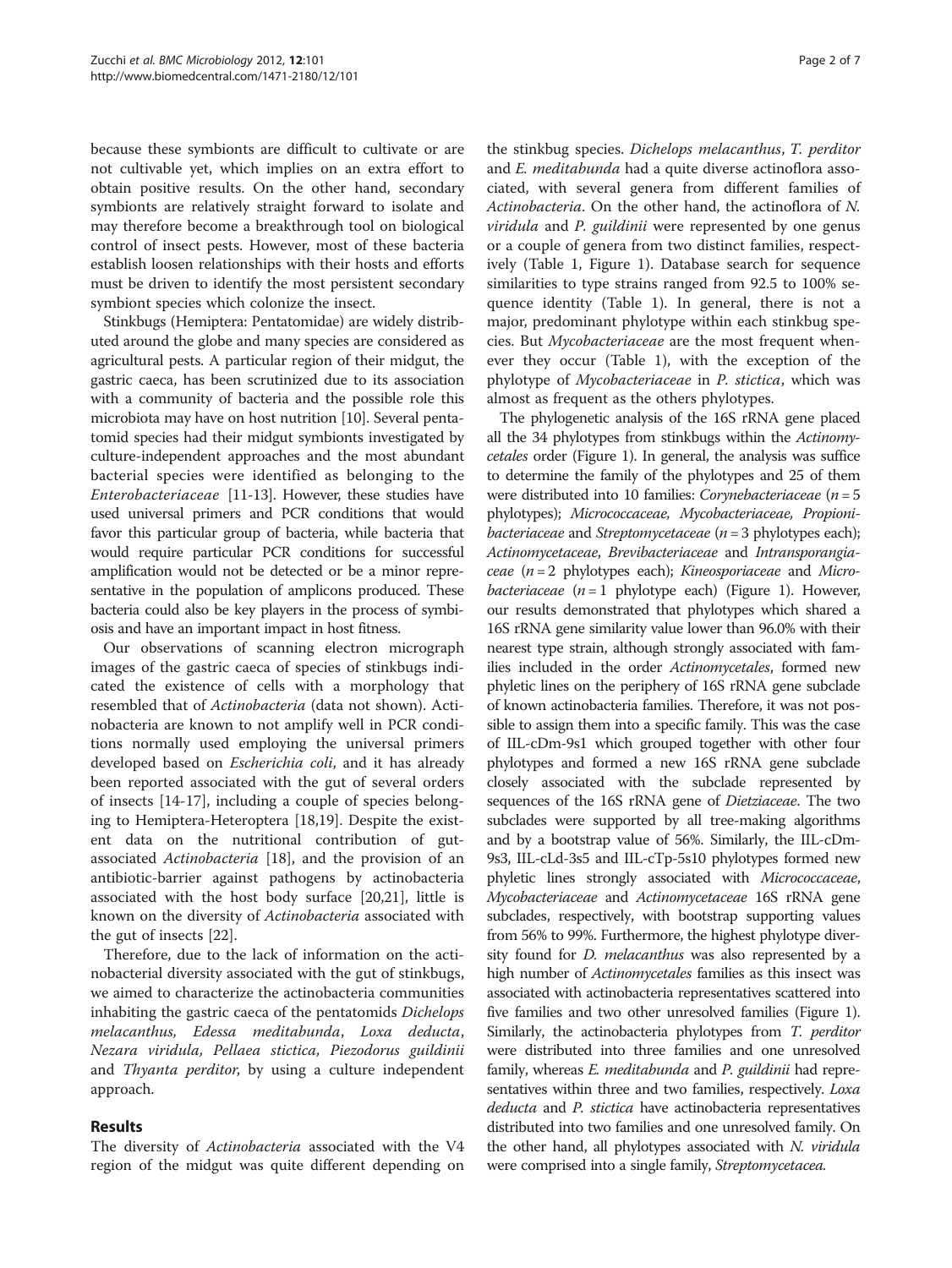| Amplified from        | Clones        | Similarity with type-strain                                    |              | %                      |
|-----------------------|---------------|----------------------------------------------------------------|--------------|------------------------|
|                       |               | Nearest match                                                  | Identity (%) | phylotype <sup>a</sup> |
| Dichelops melacanthus | IIL-cDm-9s1   | Dietzia maris DSM 43672 <sup>T</sup> (X79290)                  | 93.9         | 26.7                   |
|                       | IIL-cDm-9s2   | Propionibacterium granulosum DSM 20700 <sup>T</sup> (AJ003057) | 99.2         | 13.3                   |
|                       | IIL-cDm-9s3   | Citricoccus parietis 02-Je-010 <sup>T</sup> (FM992367)         | 96.0         | 13.3                   |
|                       | IIL-cDm-9s4   | Citricoccus parietis 02-Je-010 <sup>T</sup> (FM992367)         | 98.4         | 6.7                    |
|                       | IIL-cDm-9s9   | Corynebacterium durum IBS G1503 <sup>T</sup> (Z97069)          | 97.2         | 6.7                    |
|                       | IIL-cDm-9s23  | Dietzia timorensis ID05-A0528 <sup>T</sup> (AB377289)          | 95.5         | 6.7                    |
|                       | IIL-cDm-9s24  | Brevibacterium permense VKM Ac-2280 <sup>T</sup> (AY243343)    | 99.5         | 6.7                    |
|                       | IIL-cDm-9s26  | Brevibacterium permense VKM Ac-2280 <sup>T</sup> (AY243343)    | 99.5         | 13.3                   |
|                       | IIL-cDm-9s27  | Kineococcus marinus KST3-3 <sup>T</sup> (DQ200982)             | 98.8         | 6.7                    |
| Edessa meditabunda    | IIL-cEm-14s4  | Corynebacterium freiburgense 1045 <sup>T</sup> (FJ157329)      | 97.3         | 6.3                    |
|                       | IIL-cEm-14s8  | Pseudoclavibacter chungangensis CAU59 <sup>T</sup> (FJ514934)  | 96.7         | 31.3                   |
|                       | IIL-cEm-14s9  | Citricoccus parietis 02-Je-010 <sup>T</sup> (FM992367)         | 98.8         | 25.0                   |
|                       | IIL-cEm-14s10 | Corynebacterium variabile DSM 20132 <sup>T</sup> (AJ222815)    | 98.3         | 25.0                   |
|                       | IIL-cEm-14s21 | Arthrobacter protophormiae DSM 20168 <sup>T</sup> (X80745)     | 99.8         | 12.5                   |
| Loxa deducta          | IIL-cLd-3s2   | Dietzia timorensis ID05-A0528 <sup>T</sup> (AB377289)          | 95.9         | 37.5                   |
|                       | IIL-cLd-3s5   | Mycobacterium llatzerense MG13 <sup>T</sup> (AJ746070)         | 95.6         | 50.0                   |
|                       | IIL-cLd-3s10  | Dietzia timorensis ID05-A0528 <sup>T</sup> (AB377289)          | 95.5         | 6.3                    |
|                       | IIL-cLd-3s21  | Ornithinimicrobium kibberense K22-20 <sup>T</sup> (AY636111)   | 97.3         | 6.3                    |
| Nezara viridula       | IIL-cNv-20s10 | Streptomyces puniceus NBRC 12811 <sup>T</sup> (AB184163)       | 100.0        | 20.0                   |
|                       | IIL-cNv-20s17 | Streptomyces violascens ISP 5183 <sup>T</sup> (AY999737)       | 99.8         | 27.5                   |
|                       | IIL-cNv-20s19 | Streptomyces puniceus NBRC 12811 <sup>T</sup> (AB184163)       | 98.4         | 52.5                   |
| Pellaea stictica      | IIL-cPs-1s22  | Mycobacterium phocaicum CIP 108542 <sup>T</sup> (AY859682)     | 99.2         | 25.0                   |
|                       | IIL-cPs-1s25  | Ornithinimicrobium kibberense K22-20 <sup>T</sup> (AY636111)   | 96.5         | 37.5                   |
|                       | IIL-cPs-1s26  | Dietzia timorensis ID05-A0528 <sup>T</sup> (AB377289)          | 95.9         | 37.5                   |
| Piezodorus quildinii  | IIL-cPg-8s3   | Mycobacterium phocaicum CIP 108542 <sup>T</sup> (AY859682)     | 96.6         | 73.3                   |
|                       | IIL-cPq-8s5   | Propionibacterium acnes KPA171202 <sup>T</sup> (AE017283)      | 98.8         | 13.3                   |
|                       | IIL-cPq-8s21  | Propionibacterium acnes KPA171202 <sup>T</sup> (AE017283)      | 99.8         | 13.3                   |
| Thyanta perditor      | IIL-cTp-5s2   | Actinomyces naeslundii NCTC 10301 <sup>T</sup> (X81062)        | 97.1         | 11.1                   |
|                       | IIL-cTp-5s4   | Corynebacterium variabile DSM 20132 <sup>T</sup> (AJ222815)    | 98.6         | 5.6                    |
|                       | IIL-cTp-5s5   | Mycobacterium phocaicum CIP 108542 <sup>T</sup> (AY859682)     | 96.4         | 44.4                   |
|                       | IIL-cTp-5s8   | Actinomyces meyeri CIP 103148 <sup>T</sup> (X82451)            | 98.6         | 5.6                    |
|                       | IIL-cTp-5s10  | Curtobacterium ginsengisoli DCY26 <sup>T</sup> (EF587758)      | 92.5         | 5.6                    |
|                       | IIL-cTp-5s24  | Corynebacterium stationis LMG 21670 <sup>T</sup> (AJ620367)    | 99.4         | 11.1                   |
|                       | IIL-cTp-5s28  | Corynebacterium variabile DSM 20132 <sup>T</sup> (AJ222815)    | 98.4         | 16.7                   |

# <span id="page-2-0"></span>Table 1 Nearest matches of 16S rRNA sequences (~640 bp long) of selected genotypes gut-associated actinobacteria from Pentatomidae

Similarities compared with entries from EzTaxon database. <sup>a</sup>values corresponding to phylotypes obtained from each pentatomid species.

## **Discussion**

The bacterial diversity associated with the midgut of stinkbugs has been investigated by a wide range of molecular analyses [\[5,11](#page-5-0)[,23,24\]](#page-6-0), but studies addressing the actinobacteria community within pentatomids have been thoroughly neglected. The present study is the first in which selective primers for actinobacteria have been applied to survey the diversity of this bacterial group into

the gastric caeca of pentatomids (Hemiptera: Pentatomidae) and revealed a rich diversity of actinobacteria inhabiting their gastric caeca.

Actinobacteria are known inhabitants of the intestinal tract of several insects, but little has been reported on their role. Termites were shown to have a fixed community of actinobacteria mostly represented by species of Actinomycetales [[25\]](#page-6-0), and several of the Streptomyces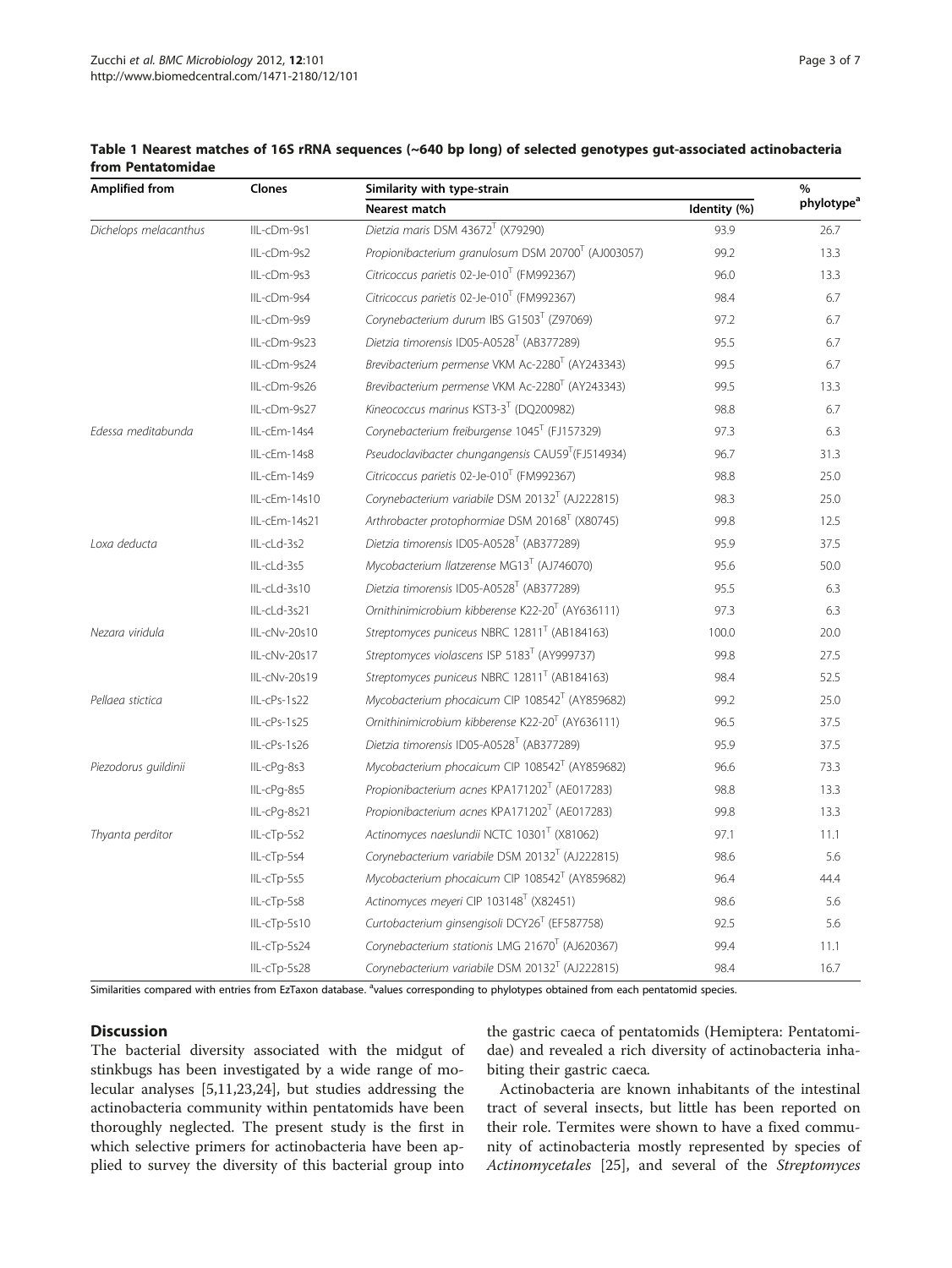<span id="page-3-0"></span>Zucchi et al. BMC Microbiology 2012, 12:101 http://www.biomedcentral.com/1471-2180/12/101



associated actinobacteria and closely free-living relatives. Asterisks indicate branches of the tree that were also recovered with the maximum-likelihood and maximum-parsimony tree-making algorithm; L and P indicate branches which were either recovered with the maximum-likelihood or maximum-parsimony tree-making algorithm, respectively. Numbers at the nodes are percentage bootstrap values based on 1000 resampled data sets; only values above 50% are given. The arrow indicates the inferred root position using Bacillus subtilis DSM  $10^T$ (GenBank accession no. AJ276351) and Escherichia coli ATCC 11775<sup>T</sup> (X80725) which were used as the outgroup. Bar, 0.02 substitutions per nucleotide position.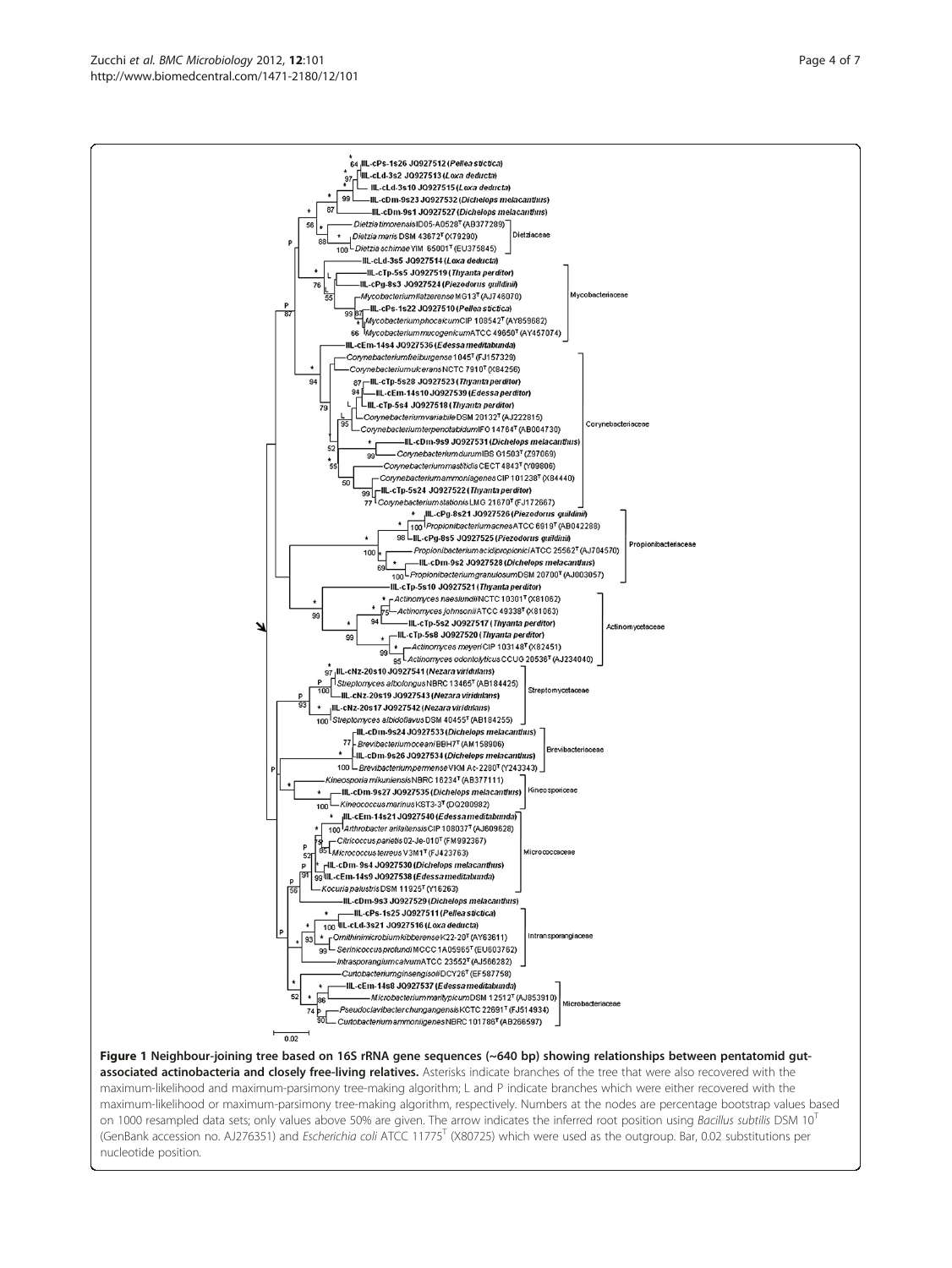species associated with the gut of termites have the potential to degrade hemicellulose and lignin, which are key components of the diet of these insects [\[14,26\]](#page-6-0). A very diverse community of actinobacteria, including species belonging to Dietzia, was also reported as gut inhabitants of scarabaeid beetles. These actinobacteria were also shown to release enzymes capable of degrading xylan and pectin as substrates [\[17,27](#page-6-0)]. Although these actinobacteria were show to produce a number of active enzymes that act on the food substrate of their hosts, their direct contribution to the digestive process and nutrition of their hosts has not been evaluated yet.

A number of associations among actinobacteria and hemipterans have also been reported, but far less diverse than those we report or those already described in termites and scarabaeids. Coriobacterium glomerans (Coriobacteriaceae) has been reported from the midgut of Pyrrhocoris apterus (Pyrrhocoridae) [\[28\]](#page-6-0), and Rhodococcus rhodnii (Nocardiaceae) from the reduviids Rhodnius prolixus, Rhodnius ecuadoriensis and Triatoma infestans [\[29-](#page-6-0) [31](#page-6-0)], and Rhodococcus triatomae from Triatoma sp. [[32](#page-6-0)]. Although a horizontal transmission route for C. glomerans has been recently demonstrated and molecular analysis of another pyrrhocorid species indicated the occurrence of closely related species of actinobacteria [\[19\]](#page-6-0), gut symbionts associated with T. infestans and R. prolixus were the only ones that have been shown to play a role in host nutrition by producing vitamin B [[33,34](#page-6-0)].

We do not have sufficient information to argue on the role of the actinobacteria associated with the different species of stinkbugs we have studied in here. Nonetheless, it is striking how diverse the actinoflora associated with the gastric caeca of some of these stinkbugs are as compared to others, including the species of kissing bugs. However, the same pentatomids species surveyed herein were analyzed using universal primers [[11](#page-5-0)], unpub. data and none of the clones retrieved were characterized as actinobacteria. Thus, it is clear that the use of specific primers enhanced the chance to detect this special bacterial group and has, therefore, opened the opportunity to better understand the evolutionary forces which may drive the interactions between bacteria and pentatomids. Mutualistic associations with microorganisms generally occur in insects that exploit nutrient-limited food sources, and it is quite common in blood or sap-sucking hemipterans [[35,36\]](#page-6-0). Blood sucking hemipterans are known to carry symbionts associated with their gut that complement the vitamin B deficiency in their natural diet [\[33,34\]](#page-6-0), while sap-sucking hemipterans are commonly associated with symbionts housed within bacteriocytes or bacteriomes [[36,37](#page-6-0)]. But there is also a number of heteropterans (Hemiptera) that are not sap or blood suckers that carry symbiont bacteria associated to their gut that affect host fitness [\[38,39](#page-6-0)], but only one is known to be an actinobacterium [[19,28](#page-6-0)].

Although the reported potential of gut actinobacteria to produce enzymes to possibly aid in food processing by their hosts (termites and scarabaeids) or to synthesize nutrients (hemipterans), the well-known potential of Actinobacteria to produce bioactive metabolites has led some to argue that these bacteria may also have a more general role in host protection against the invasion of pathogenic bacteria [\[22\]](#page-6-0). This hypothesis has gained support by the growing body of information on the association of actinobacteria with insects, in which actinobacteria are ectopically associated with the integument of Hymenoptera to produce a plethora of antibiotics to protect their hosts or the host's food source [\[7](#page-5-0),[20,21,40](#page-6-0)]. Insect symbiosis have been reported more than half a century ago [[35\]](#page-6-0) and has regained attention due to the possible exploitation of symbionts for insect pest and/or insect-vectored disease control [\[8](#page-5-0),[30](#page-6-0),[41](#page-6-0)] and the impact they can have on pest- and disease-control programmes [[42\]](#page-6-0). However, the biotechnological potential of bacterial symbionts associated to insects is another face of insect symbioses that is seldom explored, especially the extracellular bacterial symbionts [[40,41,43,44\]](#page-6-0).

Furthermore, most of the genera found inhabiting the midgut of the pentatomids in here studied has already been reported associated with other insects. Some of them have a beneficial impact on the insect fitness, i.e., streptomycetes in hymenopterans [[20,21](#page-6-0)] and corynebacterial symbionts in *Rhodnius* spp. [\[30\]](#page-6-0). Other genera, such as Dietzia [\[27,45\]](#page-6-0) and Brevibacterium [\[46\]](#page-6-0), have been recently isolated from insects and the last may play a pathogenic association with their hosts [\[47\]](#page-6-0). The ecological features of these interactions could be achieved by selective isolation of the symbionts. However, our initial attempts to culture the actinobacteria associated with a couple of the stinkbugs we have studied by using several selective media for actinobacteria (data not shown) were fruitless so far, indicating a likely intrinsic coevolutionary relationship between these organisms or the environment (insect midgut) have selected actinobacteria species that may require special nutritional requirements.

## Conclusions

Thus, it is clear that the gastric caeca of pentatomids can be considered as an untapped reservoir of putative new species of actinobacteria. The new 16S rRNA gene subclade formed by the IIL-cDm-9s1 phylotype justifies any attempt to isolate and cultivate the actinoflora associated to stinkbugs. Finally, although many have sought to characterize the microbiological diversity in the stinkbug midgut, the simple use of a different primer set demonstrated the existence of a high diversity of an earlier unnoticed group of bacteria, indicating that the interactions between these insects and their symbionts are more complex than previously thought.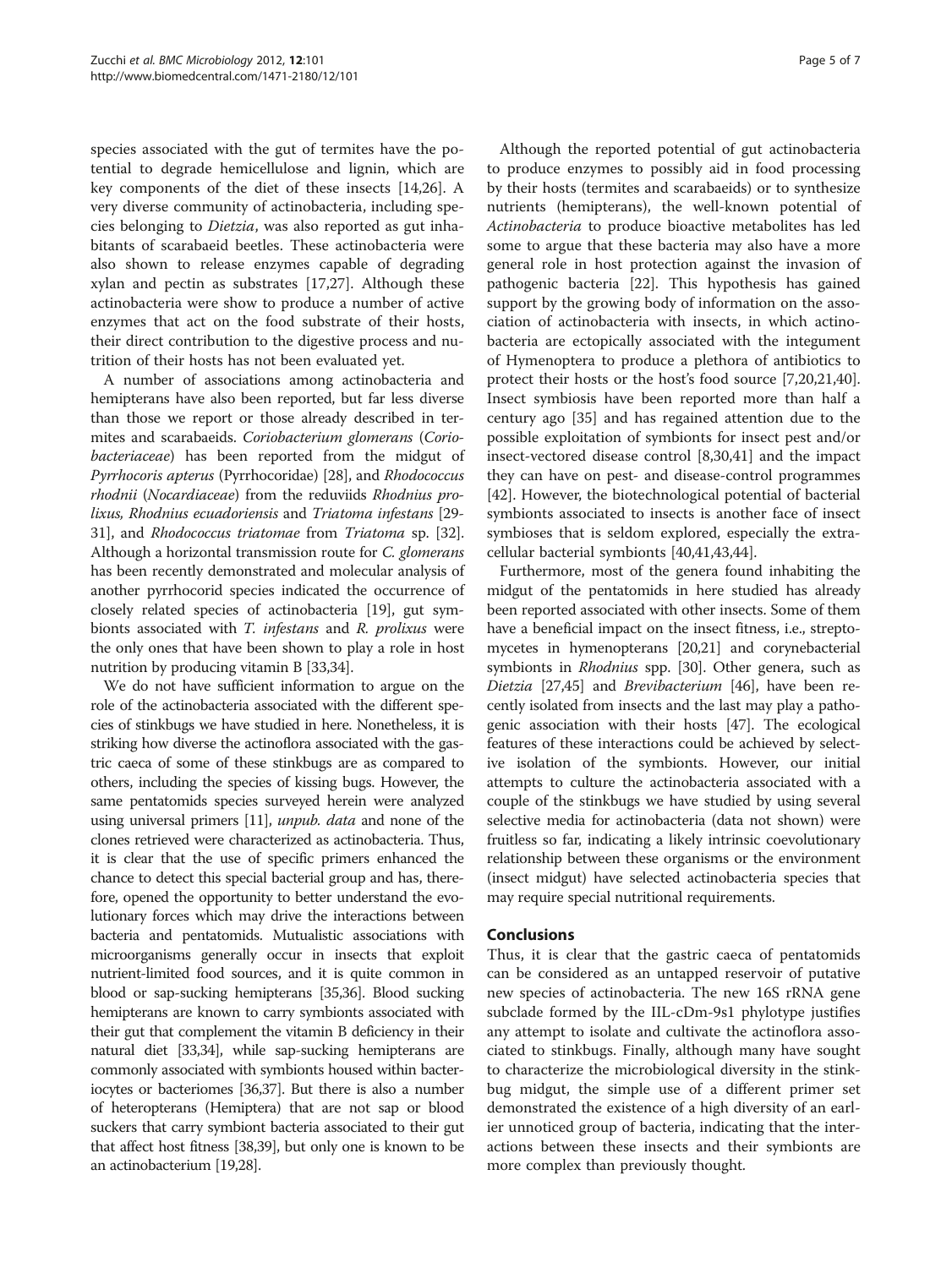#### <span id="page-5-0"></span>**Methods**

#### Insect sampling and midgut extraction

The pentatomids Dichelops melacanthus, Nezara viridula, Edessa meditabunda, Loxa deducta, Pellaea stictica, Piezodorus guildinii and Thyanta perditor were collected in a soybean field (South of Brazil, 2008/2009) and kept under laboratory conditions on a mixed diet composed of green beans and soybean and peanut seeds. From each studied species two adult females were surface sterilized before dissection. Their midguts were dissected under a microscope and transferred to a clean glass slide. The posterior section of the midgut (V4, crypt or caeca-bearing region) was removed, washed three times in sterile phosphate-buffer saline (PBS), macerated and then subjected for DNA extraction. Dissections were carried out under sterile conditions and all tools used were autoclaved before use.

#### 16S rRNA gene sequencing analysis

The genomic DNA from the V4-midgut section of all individuals was extracted following Sunnucks and Hales [[48\]](#page-6-0). The 16S rRNA gene was selectively amplified from purified genomic DNA by using primers designed for general identification of actinobacteria (S-C-Act-0235-a-S-20: 5′-GGCCTATCAGCTTGTTG-3′ and S-C-Act-0 878-a-A-19: 5′-CCGTACTCCCCAGGCGGGG-3′) [\[49](#page-6-0)]. The polymerase chain reaction (PCR) mixture contained 10 ng gDNA, 1x PCR buffer, 1.5 mM  $MgCl<sub>2</sub>$ , 0.2 mM of each deoxyribonucleoside triphosphate, 0.32 μM of each primer,  $0.5$  U GoTaq polymerase, and sterile MilliQ  $H_2O$ to 25μL. PCR condition used the touchdown protocol recommended by Stach et al. [[49\]](#page-6-0). The PCR product was visualized by electrophoresis in a 0.8% (w/v) agarose gel, and the PCR product was purified using a PCR Product Purification Kit (Qiagen, USA), according to the manufacturer's instructions.

The PCR product was then cloned into the pGEM-Teasy cloning vector and positive clones were selected following the manufacturer's guidelines (Promega). Plasmids of selected clones (10 per individual, two rounds of 10 clones/pentatomid species) were extracted, purified and subjected to RFLP-PCR analysis prior to sequencing. Amplicons produced with the original primer set (S-C-Act-0235-a-S-20 and S-C-Act-0878-a-A-19) were subjected to restriction analysis with three informative restriction enzymes, EcoRI, MspI and SalI, and those which showed a different RFLP pattern were selected and sequenced using T7 and M13 universal primers. 16S rRNA gene sequences were compared with entries in the updated EzTaxon database [[50\]](#page-6-0). The nucleotide sequences of 16S rRNA gene sequences of the phylotypes have been deposited with the GenBank database under accession numbers JQ927510–JQ927543.

#### Phylogenetic analysis

Sequences were aligned using the MEGA4 software [[51](#page-6-0)], and manually trimmed before further analysis. Phylogenetic trees were inferred by using the maximum-likelihood [[52](#page-6-0)], maximum-parsimony [[53](#page-6-0)] and neighbour-joining [[54](#page-6-0)] tree-making algorithms drawn from the MEGA4 [[51](#page-6-0)] and PHYML [\[55\]](#page-6-0) packages. The Jukes and Cantor [[56](#page-6-0)] model was used to generate evolutionary distance matrices for the neighbor-joining data. Topologies of the resultant trees were evaluated by bootstrap analysis [\[57](#page-6-0)] of the neighbour-joining method based upon 1,000 replicates using the MEGA4 software. Bacillus subtilis DSM  $10^T$ (GenBank accession no. AJ276351) and Escherichia coli ATCC  $11775<sup>T</sup>$  (X80725) were used as outgroups.

#### Authors' contributions

TDZ, SSP and FLC planned the research. TDZ and SSP performed the cloning and RFLP analysis. TDZ carried out nucleotide sequencing and phylogenetic analysis. SSP collected the samples and revised the manuscript. TDZ and FLC wrote the manuscript. All authors read and approved the final manuscript.

#### Acknowledgements

Authors would like to thank Dr Antônio R. Panizzi (EMBRAPA) for providing samples of insects. The authors are in debt to FAPESP (Fundação de Amparo à Pesquisa do Estado de São Paulo) for providing fellowships to TDZ (grant 07/58712-5) and SSP (grant 09/54257-7). FLC is also thankful to FAPESP for providing the necessary funds for developing this research (grants 07/59019- 1 and 10/50412-5).

#### Author details

<sup>1</sup> Lab de Microbiologia Ambiental, EMBRAPA Meio Ambiente, Rodovia SP 340, Km 127,5, CP 69, 13820-000, Jaguariúna, SP, Brazil. <sup>2</sup> Lab de Interações em Insetos, Depto de Entomologia & Acarologia, Escola Superior de Agricultura "Luiz de Queiroz", Universidade de São Paulo (ESALQ/USP), Av Pádua Dias 11, CP 9, 13418-900, Piracicaba, SP, Brazil. <sup>3</sup>Lab de Quarentena "Costa Lima", EMBRAPA Meio Ambiente, Rodovia SP 340, Km 127,5, CP 69, 13820-000, Jaguariúna, SP, Brazil.

#### Received: 6 December 2011 Accepted: 30 May 2012 Published: 8 June 2012

#### References

- Grimaldi DA, Engel MS: Evolution of the insects. Cambridge U.K.; New York: Cambridge University Press; 2005.
- 2. Saier MH Jr: Bugs. Water Air Soil Pollut 2010, 205(Suppl 1):S5-S7.
- 3. Douglas AE: Nutritional interactions in insect-microbial symbioses: aphids and their symbiotic bacteria Buchnera. Annu Rev Entomol 1998, 43:17–37.
- 4. Ohkuma M: Termite symbiotic systems: efficient bio-recycling of lignocellulose. Appl Microbiol Biotechnol 2003, 61(1):1–9.
- 5. Hosokawa T, Kikuchi Y, Shimada M, Fukatsu T: Obligate symbiont involved in pest status of host insect. Proc Biol Sci 2007, 274(1621):1979–1984.
- 6. Moran NA: Symbiosis. Curr Biol 2006, 16(20):R866–R871.
- 7. Schoenian I, Spiteller M, Ghaste M, Wirth R, Herz H, Spiteller D: Chemical basis of the synergism and antagonism in microbial communities in the nests of leaf-cutting ants. Proc Natl Acad Sci U S A 2011, 108(5):1955–1960.
- 8. Douglas AE: Symbiotic microorganisms: untapped resources for insect pest control. Trends Biotechnol 2007, 25(8):338–342.
- Beard CB, Cordon-Rosales C, Durvasula RV: Bacterial symbionts of the Triatominae and their potential use in control of chagas disease transmission. Annu Rev Entomol 2002, 47:123–141.
- 10. Prado SS, Almeida RPP: Role of symbiotic gut bacteria in the development of Acrosternum hilare and Murgantia histrionica (Hemiptera: Pentatomidae). Entomol Exp Appl 2009, 132(1):21–29.
- 11. Prado SS, Almeida RPP: Phylogenetic placement of pentatomid stink bug gut symbionts. Curr Microbiol 2009, 58(1):64–69.